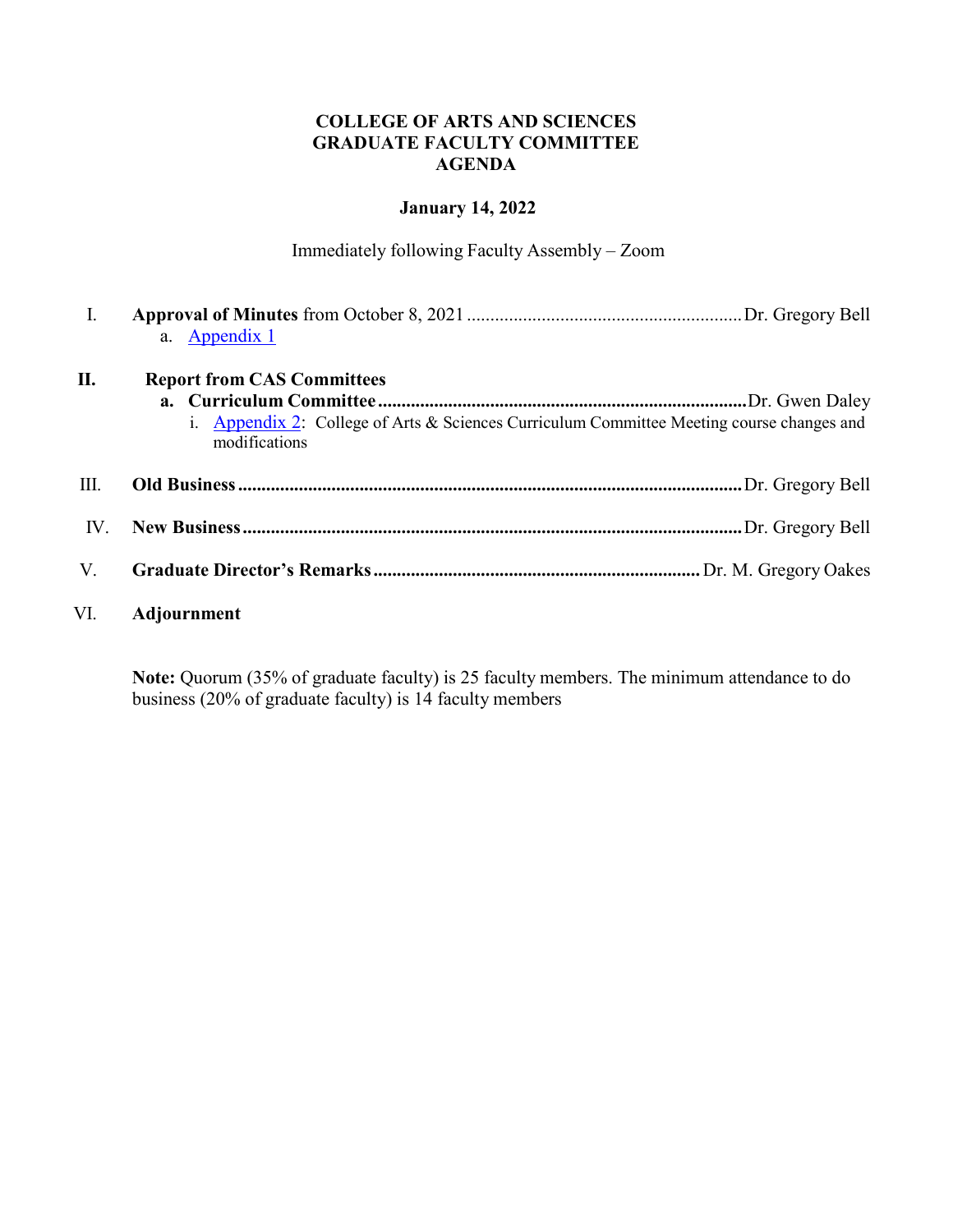# <span id="page-1-1"></span><span id="page-1-0"></span>**Appendix 1**

#### **GRADUATE FACULTY COMMITTEE MEETING MINUTES**

# **October 8, 2021**

|      | Immediately followed Faculty Assembly (at 2:00 P.M.). Quorum met.<br><b>Blackboard Collaborate</b>                                                                                                                                                                                                                                    |
|------|---------------------------------------------------------------------------------------------------------------------------------------------------------------------------------------------------------------------------------------------------------------------------------------------------------------------------------------|
| I.   | Approval of minutes from September 3, 2021 Dr. Gregory Bell                                                                                                                                                                                                                                                                           |
|      | a.<br>b. Minutes approved by Graduate Faculty Council                                                                                                                                                                                                                                                                                 |
| П.   | <b>Report from CAS Committees</b>                                                                                                                                                                                                                                                                                                     |
|      |                                                                                                                                                                                                                                                                                                                                       |
|      | Approved:<br><i>i.</i> Upper 500-level BIOL courses<br>ii. Modify: CHEM 523-Biochemistry I<br>iii. Modify: ENGE 590-Methods in Teaching English<br>iv. New Course NUTR 608<br>v. NUTR Micro Certificate program approved                                                                                                              |
| III. |                                                                                                                                                                                                                                                                                                                                       |
| IV.  |                                                                                                                                                                                                                                                                                                                                       |
| V.   | Graduate Director/Acting Dean's RemarksDr. M. Gregory Oakes                                                                                                                                                                                                                                                                           |
|      | Continue to reach with college graduate issues. College is in process of talking to Wiley about<br>enrollment in the spring. Open house will be scheduled for graduate programs. There is a<br>recommendation motion to change the process for joining graduate faculty from an application<br>process to an administrative decision. |
|      | Graduate education week is planned to move to April with an emphasis on the 3-minute graduate<br>showcase. It is noted that double-dipping of courses is allowed up to nine (9) hours. Please<br>remember that 500-level courses that have both undergraduate and graduate students must have two<br>syllabi.                         |

Giving thanks to all faculty and graduate faculty directors for hard work with graduate studies. Announcement mentioned of new person filling Greg's old position.

VI. **Closing Remarks**…………………………………………….………Dr. Gregory Bell

Note: Quorum (35% of graduate faculty) is 25 faculty members. The minimum attendance to do business (20% of graduate faculty) is 14 faculty members.

Respectfully submitted by Dr. Joshua Kirven